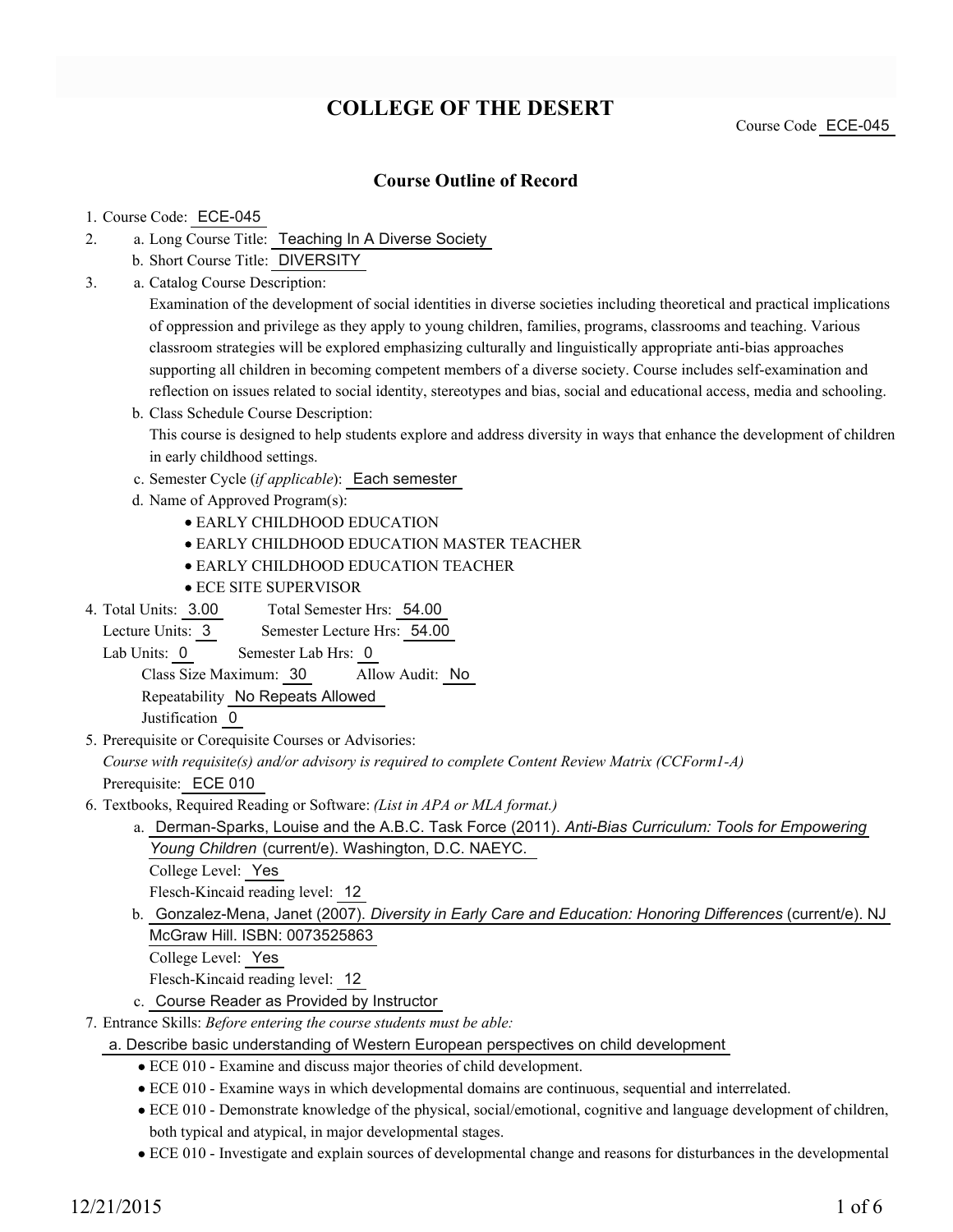process.

- ECE 010 Demonstrate knowledge of current research findings as they apply to child development.
- ECE 010 Examine and explain how bias can influence the research process.
- ECE 010 Identify and describe risk factors that impact families and child at each major developmental stage.
- ECE 010 Investigate and explain the process of bilingual development in children at various stages.
- ECE 010 Describe and explain biological and environmental factors influencing the development of identity and self-esteem in children of all ages.

# b. Describe how theories are used in planning appropriate curriculum for children, including environments, daily routines and learning activities.

- ECE 010 Demonstrate objective techniques and skills when observing, interviewing, describing and evaluating behavior in children of all ages cultures and backgrounds and their caregivers.
- ECE 010 Examine and evaluate the importance of the early years and the effects of interaction between the individual and her/his environment.
- ECE 010 Examine and evaluate the role of family in facilitating children's development.
- ECE 010 Examine and evaluate the role of teachers and other professionals in facilitating children's development.
- ECE 010 Examine and evaluate the role of play and its relationship to development at various stages.
- ECE 010 Investigate and explain the process of bilingual development in children at various stages.

# c. Complete observations on young children.

- ECE 010 Examine and discuss major theories of child development.
- ECE 010 Examine ways in which developmental domains are continuous, sequential and interrelated.
- ECE 010 Demonstrate knowledge of the physical, social/emotional, cognitive and language development of children, both typical and atypical, in major developmental stages.
- ECE 010 Investigate and explain sources of developmental change and reasons for disturbances in the developmental process.
- ECE 010 Demonstrate knowledge of current research findings as they apply to child development.
- ECE 010 Examine and explain how bias can influence the research process.
- ECE 010 Demonstrate objective techniques and skills when observing, interviewing, describing and evaluating behavior in children of all ages cultures and backgrounds and their caregivers.
- ECE 010 Examine and evaluate the importance of the early years and the effects of interaction between the individual and her/his environment.

### 8. Course Content and Scope:

### Lecture:

- 1. The highly diverse world in which children now live
- 2. Issues of niequity and access as they relate to young children in a world of diversity.
- 3. The nature of systemic and internalized oppression and privilege and the subsequent impacts on
- children's identity development and learning

4. How children think: pre-prejudice, impacts of silence, overt and covert social messages, stereotypes, isms, bias, prejudice, fear, hatred

5. Impact of privilege and oppression

- 6. Differences between individual prejudice and the systems within a society that maintain unequal access based on race, gender, economic class, ability, sexual orientation,religious beliefs, culture, language and all isms
- 7. Clarification of terms: Sex, gender, gender role, sexual orientation; racial, ethnic, cultural, national identity; nuclear family, blended family, single-parent family; transracial family, gay-lesbian family, extended family, adoptive family, foster family; etc.
- 8. Identification of stereotypes and biased messages in the media and in the classroom and exploration of educational approaches that teach children how to challenge such messages and develop alternative behaviors
- 9. Culturally and developmentally appropriate classrooms: curriculum, environment, human relationships
- 10. Anti-bias approaches to all curriculum arenas, materials, activities, goals, assessment

11. Environments and curriculums that reflect children's cultures and experiences and that expose children to the larger communities in which they live

12. Environments and curriculum that challenge children's biases and support the acquisition of authentic information about human differences

13. Effects of dominant culture holiday curriculums; examination of culturally and class embedded traditions of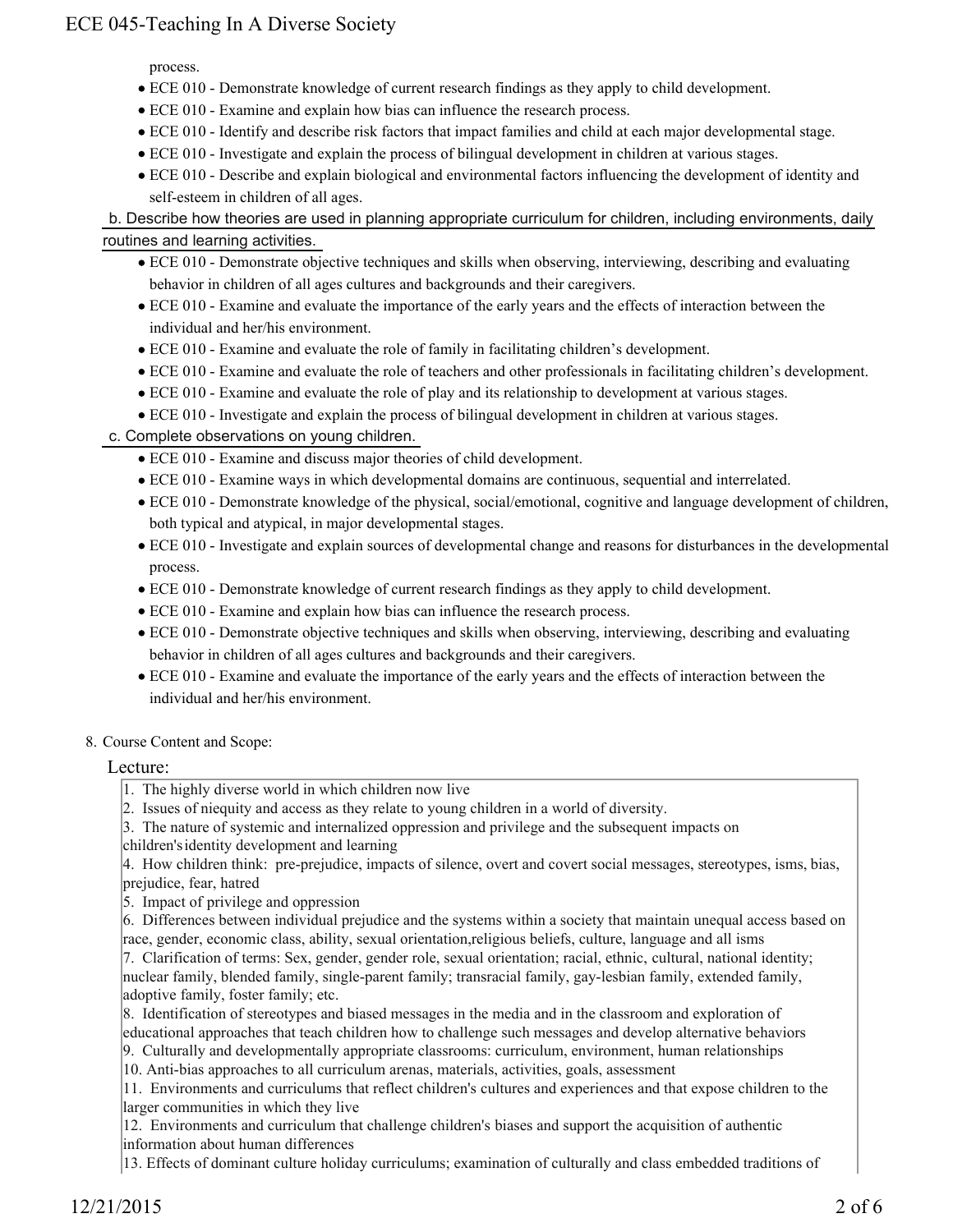#### diverse groups

14. Children's books and media to support identity development and anti-bias thinking and represent home

language, culture and traditions, stories and songs

15. Personal histories and experiences; internalized privilege and oppression; impacts on teaching identity, choices and teaching roles with children and families

16. The teacher as model: self knowledge; recognition and respect for differences; responsive behaviors;

acknowledgement and struggle with bias; change agent for and with children, families and colleagues

17. Teachers and families: teacher responsibility to assess power dynamics; and commitment to co-creation of anti-bias approaches

Lab: *(if the "Lab Hours" is greater than zero this is required)*

#### 9. Course Student Learning Outcomes:

1.

Analyze various aspects of children's experience as members of families targeted by social bias considering the significant role of edcucation in reinforcing or contradicting such experiences.

# 2.

Critique theories and review the multiple impacts on young children's social identity.

# 3.

Critically assess the components of linguistically and culturally relevant, inclusive, age-appropriate, anti-bias approaches in promoting optimal learning and development.

### 4.

Evaluate the impact of personal experiences and social identity on teaching effectiveness.

5.

Recognize that student variability exist in many ways including cultural, ethnic, intellectual, linguistic, racial, social, and special needs.

10. Course Objectives: Upon completion of this course, students will be able to:

a. Understand the nature and processes of systemic and internalized privilege and oppression and their impacts on children's identity development and learning.

b. Identify and assess the overt and covert ways in which stereotypes and prejudice are learned.

c. Explore the unique and overlapping issues in racism, sexism, classism, heterosexism, ableism, and ethnocentrism as they relate to children and to early childhood settings.

d. Explore and define issues of cultural identity including such factors as language, ethnicity, religion, immigration and economic class in relationship to children, families and early childhood settings.

e. Define and assess the impacts of factors such as language, ethnicity, religion, immigration and econmomic class-- in relationship to children, families and early childhood settings.

f. Plan classroom environments, materials and approaches to effectively promote pride in one's own identity and delight and respect for social diversity.

g. Demonstrate strategies for helping children negotiate and resolve condlicts caused by culture, class and gender differences with a focus on using anti-bias approaches in the classroom.

h. Evaluate inclusive classroom environments, materials and approaches that are developmentally, culturally and linguistically appropriate to specific groups of children.

i. Describe a variety of strategies for creating partnerships with parents throught building mutual, collaborative relationships, and to challenge bias and injustice in the lives of their children.

j. Review professional ethics and responsibilities and legal implications of bias, prejudice and/or exclusion.

k. Identify teacher's roles and responsibilities in creating a more just world for every child.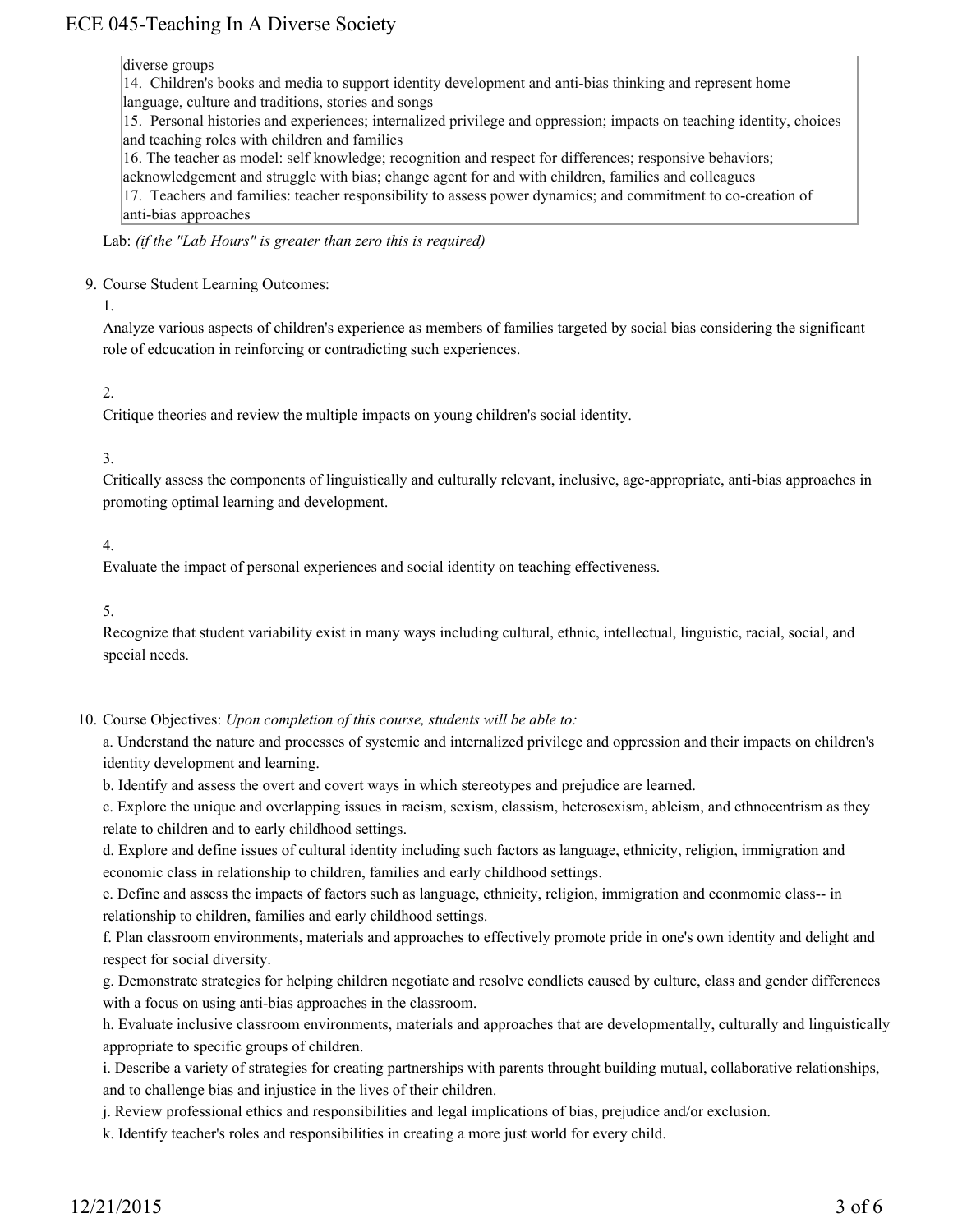11. Methods of Instruction: *(Integration: Elements should validate parallel course outline elements)* 

- a. Activity
- b. Collaborative/Team
- c. Distance Education
- d. Experiential
- e. Journal
- f. Lecture
- g. Observation
- h. Role Playing
- i. Self-exploration
- j. Technology-based instruction

# Other Methods:

Guest speakers

12. Assignments: (List samples of specific activities/assignments students are expected to complete both in and outside of class.) In Class Hours: 54.00

Outside Class Hours: 108.00

a. In-class Assignments

-Participation in culture and bias simulation activities

b. Out-of-class Assignments

a. Writing assignments are required and may include (but are not limited to) the following: i. Write a summary of two articles on an approved subject related to diversity and child development. ii. Write a two-to-three page report detailing three generations of your family's cultural and historical roots and assimilation into the larger culture. iii. Compile an ethnography of a person from a culture or racial people group different from the student. b. Critical thinking assignments are required and may include (but are not limited to) the following: i. Evaluate and collect ten articles for multilingual/multicultural teaching methods and compile them in a notebook. ii. Create an anti-bias, culturally relevant teaching tool to use in a classroom for young children age three-to-five. iii. Create an anti-bias, culturally relevant activity for children age three-to-five. c. Discussion assignments are required and may include, but are not limited to: i. Debate over the role and type of bi-lingual education in the preschool classroom, including social, political and educational components.

13. Methods of Evaluating Student Progress: The student will demonstrate proficiency by:

- College level or pre-collegiate essays
- Essays on family cultural history
- Critiques
	- Read and critique two current journal articles
- Term or research papers

Interview a person from another culture

- Presentations/student demonstration observations
- Write a paper on an artist of a different culture and present an electronic presentation to the full class
- Group activity participation/observation Develop an anti-bias curriculum plan for one week with a group of 3 students
- 14. Methods of Evaluating: Additional Assesment Information:
- 15. Need/Purpose/Rationale -- All courses must meet one or more CCC missions.
	- PO Career and Technical Education Apply critical thinking skills to execute daily duties in their area of employment. Apply critical thinking skills to research, evaluate, analyze, and synthesize information. IO - Critical Thinking and Communication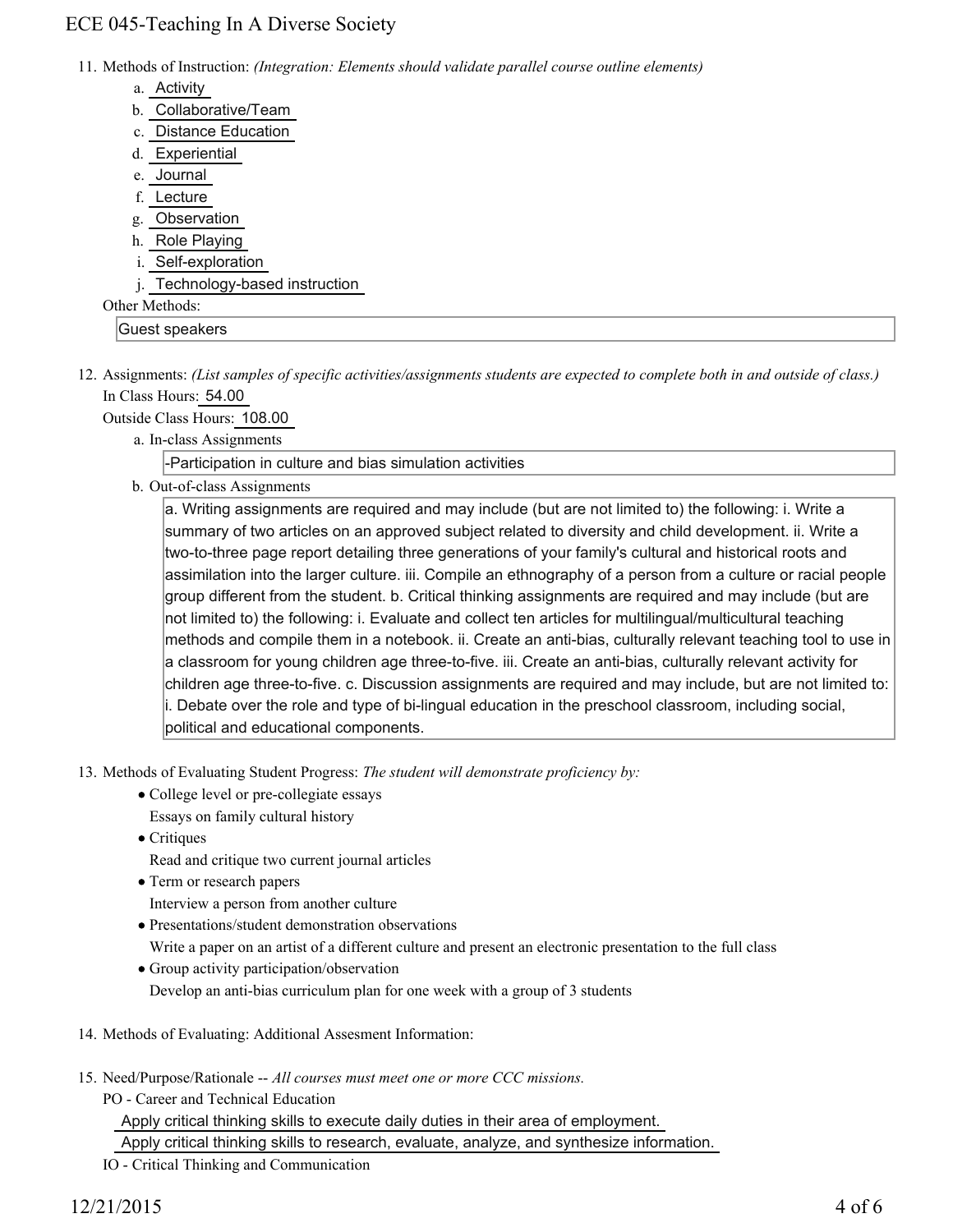|                                                                                                       | Appreciate diversity as it is expressed in multiple disciplines and across various cultures through reading,                                                                                                                                                                                                  |                                                                                                          |                      |                                |                     |  |
|-------------------------------------------------------------------------------------------------------|---------------------------------------------------------------------------------------------------------------------------------------------------------------------------------------------------------------------------------------------------------------------------------------------------------------|----------------------------------------------------------------------------------------------------------|----------------------|--------------------------------|---------------------|--|
|                                                                                                       | speaking and writing.                                                                                                                                                                                                                                                                                         |                                                                                                          |                      |                                |                     |  |
|                                                                                                       | Summarize, analyze, and interpret oral and written texts, with the ability to identify assumptions and differentiate                                                                                                                                                                                          |                                                                                                          |                      |                                |                     |  |
|                                                                                                       | fact from opinion.                                                                                                                                                                                                                                                                                            |                                                                                                          |                      |                                |                     |  |
|                                                                                                       |                                                                                                                                                                                                                                                                                                               | Utilizing various communication modalities, display creative expression, original thinking, and symbolic |                      |                                |                     |  |
|                                                                                                       | discourse.                                                                                                                                                                                                                                                                                                    |                                                                                                          |                      |                                |                     |  |
|                                                                                                       | 16. Comparable Transfer Course                                                                                                                                                                                                                                                                                |                                                                                                          |                      |                                |                     |  |
|                                                                                                       | <b>University System</b>                                                                                                                                                                                                                                                                                      |                                                                                                          | <b>Course Number</b> | <b>Course Title</b>            |                     |  |
|                                                                                                       |                                                                                                                                                                                                                                                                                                               | Campus                                                                                                   |                      |                                | <b>Catalog Year</b> |  |
|                                                                                                       | <b>CSU</b>                                                                                                                                                                                                                                                                                                    | CSU San Bernardino                                                                                       | HD 205               | Diversity in Child Development | 1011-12             |  |
|                                                                                                       |                                                                                                                                                                                                                                                                                                               | 17. Special Materials and/or Equipment Required of Students:                                             |                      |                                |                     |  |
|                                                                                                       |                                                                                                                                                                                                                                                                                                               |                                                                                                          |                      |                                |                     |  |
|                                                                                                       |                                                                                                                                                                                                                                                                                                               | <sup>18</sup> . Materials Fees: NO Required Material?                                                    |                      |                                |                     |  |
|                                                                                                       |                                                                                                                                                                                                                                                                                                               |                                                                                                          |                      |                                |                     |  |
|                                                                                                       |                                                                                                                                                                                                                                                                                                               | <b>Material or Item</b>                                                                                  |                      | <b>Cost Per Unit</b>           | <b>Total Cost</b>   |  |
|                                                                                                       |                                                                                                                                                                                                                                                                                                               | 19. Provide Reasons for the Substantial Modifications or New Course:                                     |                      |                                |                     |  |
|                                                                                                       |                                                                                                                                                                                                                                                                                                               |                                                                                                          |                      |                                |                     |  |
| 20.                                                                                                   | Periodic review                                                                                                                                                                                                                                                                                               | a. Cross-Listed Course (Enter Course Code): N/A                                                          |                      |                                |                     |  |
|                                                                                                       | b. Replacement Course (Enter original Course Code): N/A                                                                                                                                                                                                                                                       |                                                                                                          |                      |                                |                     |  |
|                                                                                                       |                                                                                                                                                                                                                                                                                                               |                                                                                                          |                      |                                |                     |  |
|                                                                                                       | 21. Grading Method (choose one): Letter Grade Only                                                                                                                                                                                                                                                            |                                                                                                          |                      |                                |                     |  |
|                                                                                                       | 22. MIS Course Data Elements                                                                                                                                                                                                                                                                                  |                                                                                                          |                      |                                |                     |  |
|                                                                                                       |                                                                                                                                                                                                                                                                                                               | a. Course Control Number [CB00]: CCC000268160                                                            |                      |                                |                     |  |
|                                                                                                       | b. T.O.P. Code [CB03]: 130500.00 - Child Development/Early C<br>c. Credit Status [CB04]: D - Credit - Degree Applicable<br>d. Course Transfer Status [CB05]: $A =$ Transfer to UC & CSU<br>e. Basic Skills Status [CB08]: $2N = Not basic skills course$<br>f. Vocational Status [CB09]: Clearly Occupational |                                                                                                          |                      |                                |                     |  |
|                                                                                                       |                                                                                                                                                                                                                                                                                                               |                                                                                                          |                      |                                |                     |  |
|                                                                                                       |                                                                                                                                                                                                                                                                                                               |                                                                                                          |                      |                                |                     |  |
|                                                                                                       |                                                                                                                                                                                                                                                                                                               |                                                                                                          |                      |                                |                     |  |
|                                                                                                       |                                                                                                                                                                                                                                                                                                               |                                                                                                          |                      |                                |                     |  |
| g. Course Classification [CB11]: Y - Credit Course<br>h. Special Class Status [CB13]: N - Not Special |                                                                                                                                                                                                                                                                                                               |                                                                                                          |                      |                                |                     |  |
|                                                                                                       |                                                                                                                                                                                                                                                                                                               |                                                                                                          |                      |                                |                     |  |
|                                                                                                       |                                                                                                                                                                                                                                                                                                               | i. Course CAN Code [CB14]: N/A                                                                           |                      |                                |                     |  |
|                                                                                                       |                                                                                                                                                                                                                                                                                                               | j. Course Prior to College Level [CB21]: $Y = Not Applicable$                                            |                      |                                |                     |  |
|                                                                                                       |                                                                                                                                                                                                                                                                                                               | k. Course Noncredit Category [CB22]: Y - Not Applicable                                                  |                      |                                |                     |  |
|                                                                                                       |                                                                                                                                                                                                                                                                                                               | 1. Funding Agency Category [CB23]: $Y = Not Applicable$                                                  |                      |                                |                     |  |
|                                                                                                       | m. Program Status [CB24]: $1 = Program$ Applicable                                                                                                                                                                                                                                                            |                                                                                                          |                      |                                |                     |  |
|                                                                                                       | Name of Approved Program (if program-applicable): EARLY CHILDHOOD EDUCATION, EARLY CHILDHOOD                                                                                                                                                                                                                  |                                                                                                          |                      |                                |                     |  |
|                                                                                                       | EDUCATION MASTER TEACHER, EARLY CHILDHOOD EDUCATION TEACHER, ECE SITE SUPERVISOR<br>Attach listings of Degree and/or Certificate Programs showing this course as a required or a restricted elective.)                                                                                                        |                                                                                                          |                      |                                |                     |  |
|                                                                                                       |                                                                                                                                                                                                                                                                                                               |                                                                                                          |                      |                                |                     |  |
|                                                                                                       | 23. Enrollment - Estimate Enrollment<br>First Year: 70                                                                                                                                                                                                                                                        |                                                                                                          |                      |                                |                     |  |
|                                                                                                       | Third Year: 70                                                                                                                                                                                                                                                                                                |                                                                                                          |                      |                                |                     |  |
|                                                                                                       |                                                                                                                                                                                                                                                                                                               |                                                                                                          |                      |                                |                     |  |
|                                                                                                       |                                                                                                                                                                                                                                                                                                               | 24. Resources - Faculty - Discipline and Other Qualifications:                                           |                      |                                |                     |  |
|                                                                                                       |                                                                                                                                                                                                                                                                                                               | a. Sufficient Faculty Resources: Yes                                                                     |                      |                                |                     |  |
|                                                                                                       |                                                                                                                                                                                                                                                                                                               | b. If No, list number of FTE needed to offer this course: N/A                                            |                      |                                |                     |  |

25. Additional Equipment and/or Supplies Needed and Source of Funding.